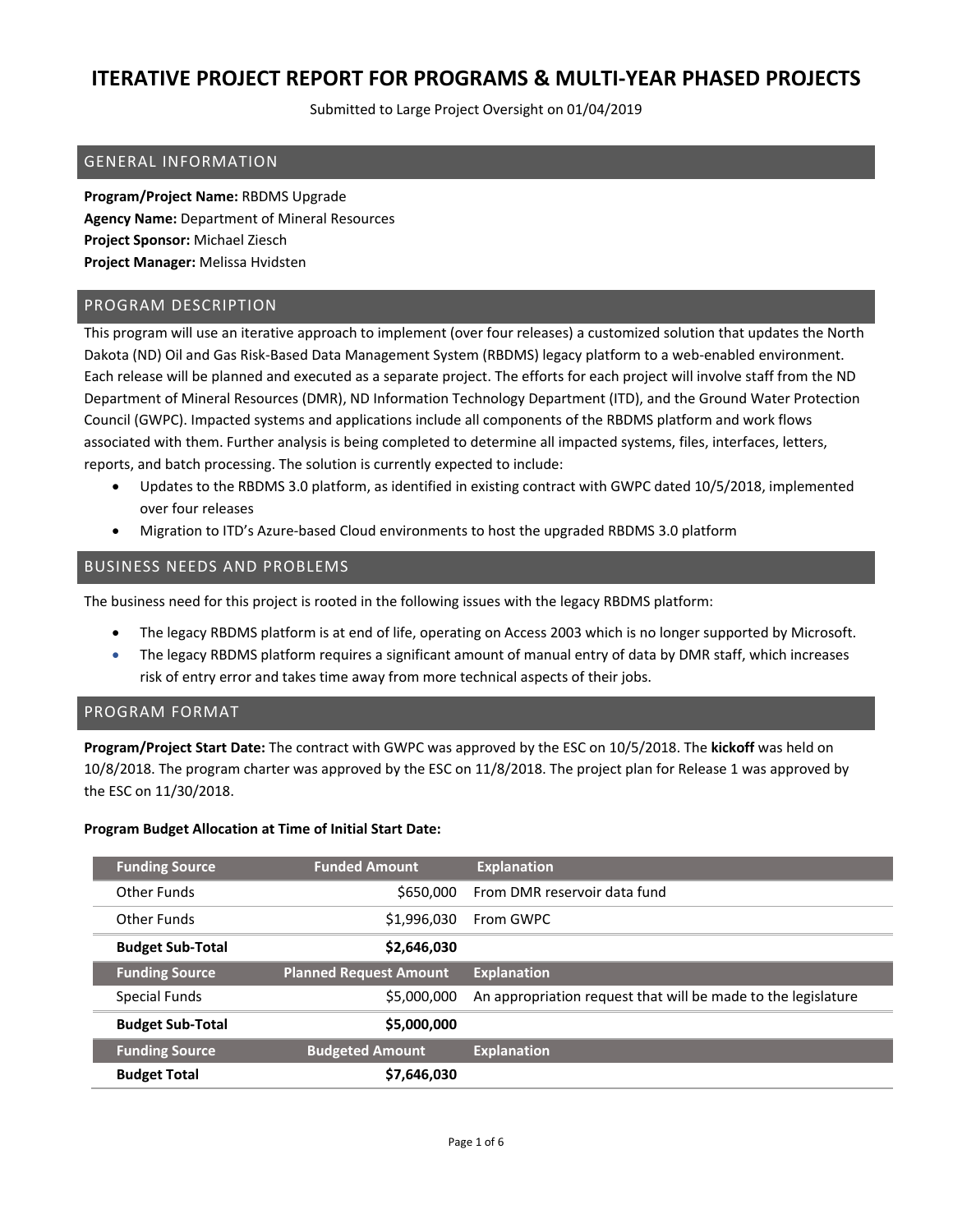Submitted to Large Project Oversight on 01/04/2019

### **How Many Releases (Projects) Expected at Time of Initial Start Date:** Four

**Phased Approach Description:** This program will use an iterative approach to implement the solution over four releases. Each release will be planned and executed as a separate project.

### **Estimated End Date for Program Known at Time of Initial Start Date:** 1/31/2021

## PROJECT ROAD MAP

The project road map shows the high-level plan or vision for all projects in the program. It is intended to offer a picture of the lifespan of all the effort that is expected to be required to achieve the business objectives.

| Project<br>/Release | <b>Scope Statement</b>                                                                                                                | <b>Estimated</b><br><b>Duration</b><br>(months) | <b>Estimated</b><br><b>Budget</b> |
|---------------------|---------------------------------------------------------------------------------------------------------------------------------------|-------------------------------------------------|-----------------------------------|
| Release 1           | Release 1 will implement the Bond Management,<br>Entity Management, and General Modules, along<br>with their supplemental components. | 7 months                                        | \$1,285,115                       |
| Release 2           | Release 2 will include Well Management, Well Stim<br>& Idle Well, Transfer, Production, and UIC.                                      | 9 months                                        | \$3,038,253                       |
| Release 3           | Release 3 will include Inspections, Facility (Part 1),<br>and Hearing and Docket.                                                     | 9 months                                        | \$2,389,286                       |
| Release 4           | Release 4 will include Facility (Part 2), Compliance,<br>and Incidents.                                                               | 3 months                                        | \$426,805                         |

#### **Notes:**

## PROJECT BASELINES

The baselines below are entered for only those projects (releases) that have been planned. At the completion of a project/release a new planning effort will occur to baseline the next project/release and any known actual finish dates and costs for completed projects/releases will be recorded. The startup report will be submitted again with the new information.

| Project<br>/Release | Program<br><b>Start Date</b><br>(Kickoff) | <b>Baseline</b><br>Execution<br><b>Start Date</b> | <b>Baseline</b><br><b>End Date</b> | <b>Baseline</b><br><b>Budget</b> | Actual<br><b>Finish Date</b> | <b>Schedule</b><br>Variance | <b>Actual Cost</b> | Cost<br>Variance |
|---------------------|-------------------------------------------|---------------------------------------------------|------------------------------------|----------------------------------|------------------------------|-----------------------------|--------------------|------------------|
| Release 1           | 10/08/2018                                | 11/30/2018                                        | 5/10/2019                          | \$1,285,115                      |                              |                             |                    |                  |
| Release 2           |                                           |                                                   |                                    |                                  |                              |                             |                    |                  |
| Release 3           |                                           |                                                   |                                    |                                  |                              |                             |                    |                  |
| Release 4           |                                           |                                                   |                                    |                                  |                              |                             |                    |                  |

**Notes:**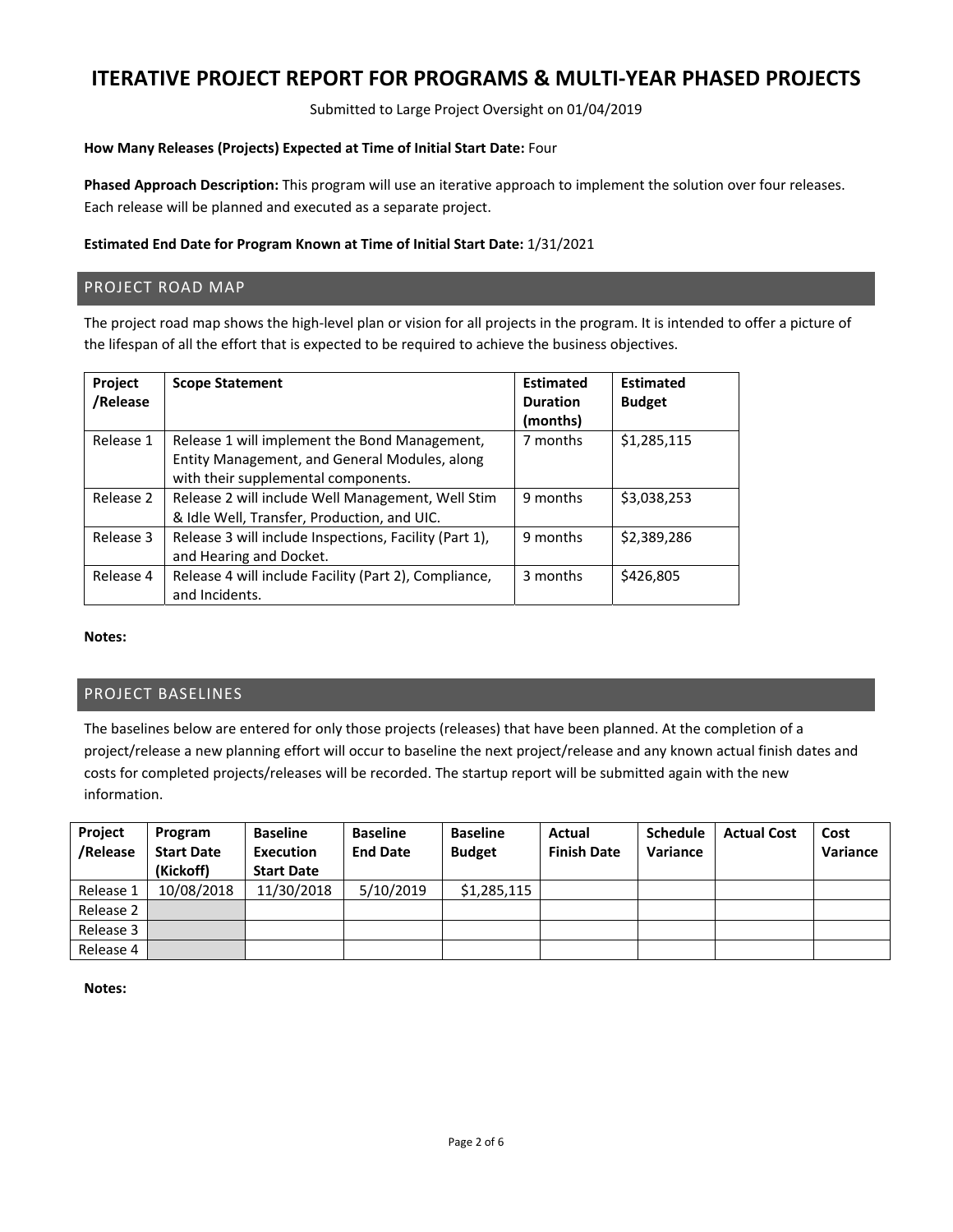Submitted to Large Project Oversight on 01/04/2019

## OBJECTIVES

| <b>Business Need</b>                                                                                                            | <b>Objective</b>                                                                                                                                                          | <b>Measurement</b><br><b>Description</b>                                                                                                                                 | <b>Anticipated Benefit</b>                                                                                                                                                    | Met/Not<br><b>Met</b> |
|---------------------------------------------------------------------------------------------------------------------------------|---------------------------------------------------------------------------------------------------------------------------------------------------------------------------|--------------------------------------------------------------------------------------------------------------------------------------------------------------------------|-------------------------------------------------------------------------------------------------------------------------------------------------------------------------------|-----------------------|
| 1. The legacy RBDMS<br>platform is at end of life,<br>operating on Access 2003<br>which is no longer<br>supported by Microsoft. | 1.1 Implement<br>modifications to the<br>RBDMS platform in four<br>releases, where each<br>release contains<br>operational components<br>that are immediately<br>useable. | 1.1.1 Upon completion of<br>each release, each<br>included module is fully<br>deployed and functioning<br>according to documented<br>requirements.                       | 1.1.1.1 Business<br>operations continue at<br>current, and in some cases<br>enhanced, levels of<br>efficiency and flexibility<br>with current staffing levels                 |                       |
|                                                                                                                                 | 1.2 Maintain access to all<br>legacy data.                                                                                                                                | 1.2.1 Upon completion of<br>the program, access to all<br>legacy data is available<br>without having to access<br>multiple systems.                                      | 1.2.1.1 Access to all legacy<br>data is available and easily<br>accessible for reporting<br>and data analytics.                                                               |                       |
|                                                                                                                                 | 1.3 Ensure the upgraded<br>platform has increased<br>compatibility for current<br>and future application<br>development and use.                                          | 1.3.1 Upon completion of<br>the program, the RBDMS<br>platform will have been<br>upgraded to meet<br>accessibility standards<br>according to documented<br>requirements. | 1.3.1.1 Stakeholders will<br>have the ability to gain<br>access to other existing<br>and future compatible<br>relevant applications (i.e.<br>the Well Finder<br>application). |                       |
|                                                                                                                                 | 1.4 Provide stakeholders<br>with enhanced<br>accessibility to the<br>RBDMS platform through<br>web-enabled technology.                                                    | 1.4.1 Upon completion of<br>the program, access to<br>the entire RBDMS<br>platform is available to<br>stakeholders anywhere<br>there is an internet<br>connection.       | 1.4.1.1 Stakeholders will<br>have access to the<br>platform from anywhere<br>there is an internet<br>connection.                                                              |                       |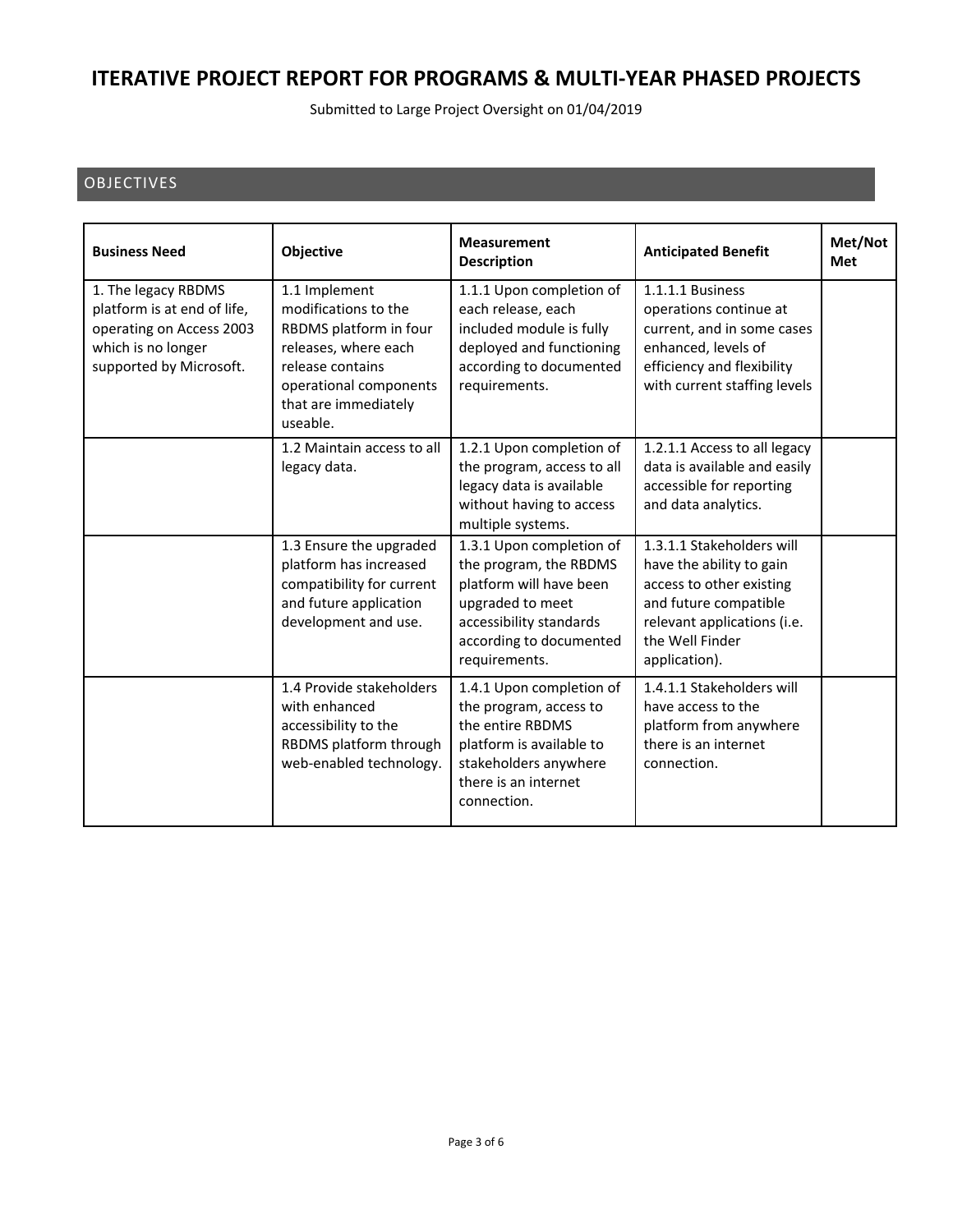Submitted to Large Project Oversight on 01/04/2019

| <b>Business Need</b>                                                                                                                                                                                              | <b>Objective</b>                                                                                                        | <b>Measurement</b><br><b>Description</b>                                                                                                                                                                                                                                                                 | <b>Anticipated Benefit</b>                                                                                                                                                                                                      | Met/Not<br>Met |
|-------------------------------------------------------------------------------------------------------------------------------------------------------------------------------------------------------------------|-------------------------------------------------------------------------------------------------------------------------|----------------------------------------------------------------------------------------------------------------------------------------------------------------------------------------------------------------------------------------------------------------------------------------------------------|---------------------------------------------------------------------------------------------------------------------------------------------------------------------------------------------------------------------------------|----------------|
| 2. The current system<br>requires a significant<br>amount of manual entry of<br>data by DMR staff, which<br>increases risk of entry<br>error and takes time away<br>from more technical<br>aspects of their jobs. | 2.1 Eliminate the need<br>for manual entry of data,<br>freeing staff up for more<br>technical aspects of their<br>jobs. | 2.1.1 Upon completion of<br>the production module,<br>there should be a<br>reduction of hours of<br>required data entry by<br>approximately 80% for<br>related forms.                                                                                                                                    | 2.1.1.1 A streamlined<br>workflow will be realized<br>upon completion of the<br>program.                                                                                                                                        |                |
|                                                                                                                                                                                                                   |                                                                                                                         |                                                                                                                                                                                                                                                                                                          | 2.1.1.2 Improved<br>automation of basic<br>functions, leading<br>improved accuracy of<br>information<br>(correspondence and form<br>letters, statistical data<br>gathering, event tracking,<br>improved reconciling of<br>data) |                |
|                                                                                                                                                                                                                   | 2.2 Maintain or improve<br>existing business<br>functionality/capabilities.                                             | 2.2.1 Upon completion of<br>each module, there will<br>be no measurable loss of<br>process efficiencies and<br>all process changes,<br>enhancements, and<br>efficiencies identified for<br>inclusion in the release<br>are fully deployed and<br>functioning according to<br>documented<br>requirements. | 2.2.1.1 DMR business<br>operations continues at<br>current or improved levels<br>of efficiency without<br>adding additional staff.                                                                                              |                |

## COST BENEFIT ANALYSIS

See the anticipated benefits listed in the previous section.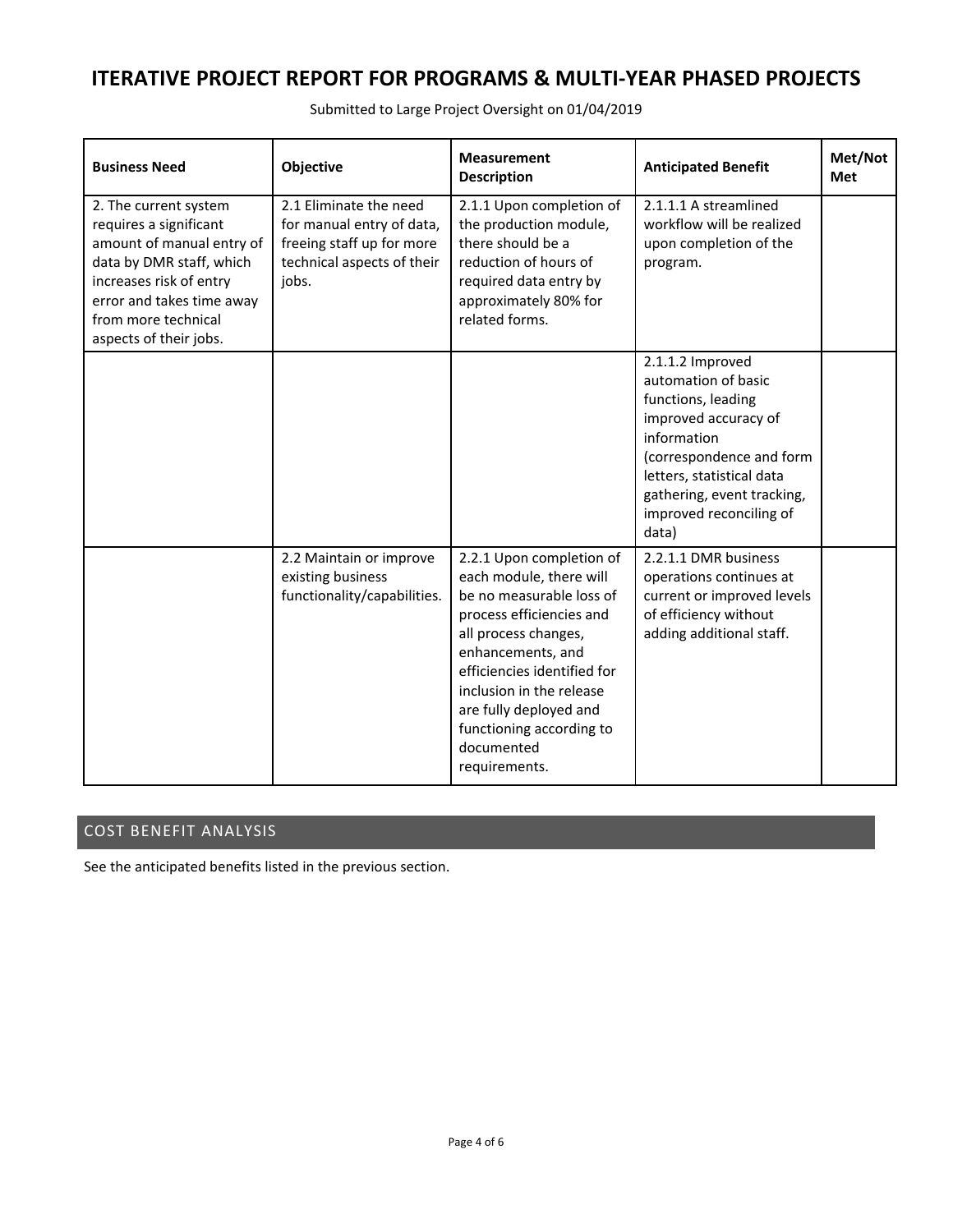Submitted to Large Project Oversight on 01/04/2019

## KEY CONSTRAINTS AND/OR RISKS

### **Risks of Performing the Projects in the Program**

| <b>Risk</b>                                                        | <b>Impact</b>                                                                            | <b>Response</b>                                                                     |  |
|--------------------------------------------------------------------|------------------------------------------------------------------------------------------|-------------------------------------------------------------------------------------|--|
| The project could go over time.                                    | Legacy system forced to run<br>longer. Staff engagement<br>distracts from core functions | Change management team would<br>evaluate options                                    |  |
| The project could go over budget.                                  | Potentially delay completion, or<br>force a change in scope                              | Change management team would<br>evaluate options                                    |  |
| Other functional requirements<br>could be discovered.              | Potentially delay completion, or<br>force a change in scope                              | Change management team would<br>evaluate potential options                          |  |
| The upgraded system might not<br>perform as expected.              | Potentially delay completion, or<br>force a change in scope                              | Change management team would<br>evaluate potential options.                         |  |
| DMR staff resources may be<br>unavailable due to other priorities. | Potentially delay completion, or<br>force a change in scope                              | Change management team would<br>reassign resources as necessary.                    |  |
| The program may end before all<br>releases are completed.          | Potentially forced to operate in<br>two environments.                                    | Change management team would<br>evaluate to transition remaining<br>legacy systems. |  |

### **Risks of Not Performing the Projects in the Program**

| <b>Risk</b>                                                                                                                                                                                          | Impact                                                                                                                        | <b>Response</b>                                                                                               |  |
|------------------------------------------------------------------------------------------------------------------------------------------------------------------------------------------------------|-------------------------------------------------------------------------------------------------------------------------------|---------------------------------------------------------------------------------------------------------------|--|
| The legacy system software may<br>crash.                                                                                                                                                             | DMR would not be able to<br>conduct normal operations.<br>External stakeholders would be<br>impacted as well.                 | Attempt to restart system from backups                                                                        |  |
| A delay to program/project start<br>may cause GWPC and vendor<br>staff (who are already familiar<br>with system and DMR business<br>and technical needs) to not be<br>available due to reassignment. | Would require end of life legacy<br>system to continue being run                                                              | DMR staff would continue to use legacy<br>system and its labor-intensive processes                            |  |
| GWPC commitment of staff and<br>financial resources may not be<br>available in the future.                                                                                                           | Would require greater future<br>commitment of North Dakota<br>time and money due to need to<br>find an alternate path forward | DMR staff would continue to use legacy<br>systems and begin researching other<br>avenue to upgrade the system |  |